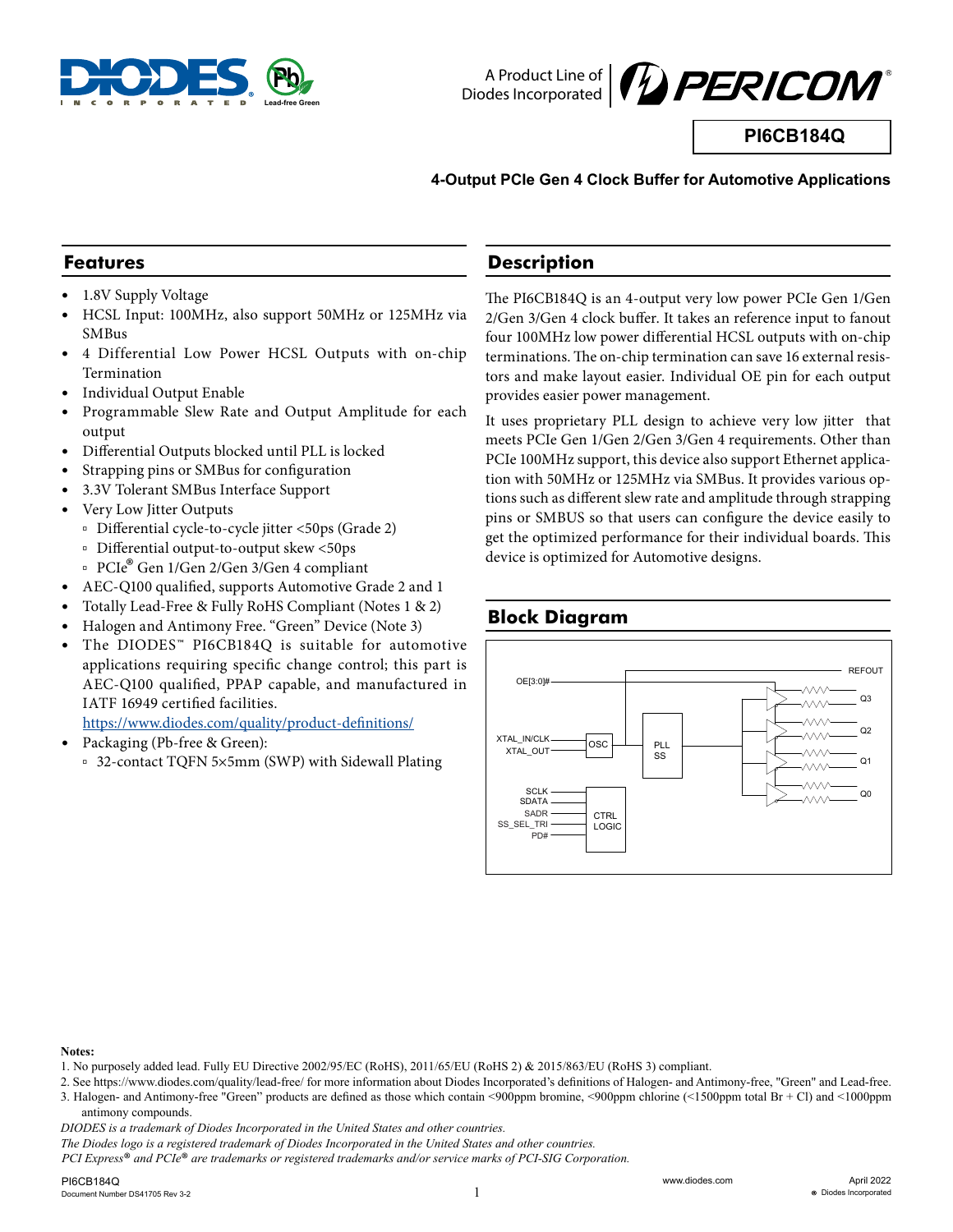



**PI6CB184Q**

# **Pin Configuration**



# **Pin Description**

| <b>Pin Number</b> | <b>Pin Name</b>   |                  | <b>Type</b> | <b>Description</b>                                                                                                           |
|-------------------|-------------------|------------------|-------------|------------------------------------------------------------------------------------------------------------------------------|
|                   | <b>BW_SEL_TRI</b> | Input            | Tri-level   | Latch to select low loop bandwidth, bypass PLL, and high loop bandwidth.<br>This pin has both internal pull-up and pull-down |
| 2                 | NC                |                  |             | Internal connected for feedback loop. Do not connect this pin                                                                |
| 3                 | NC                |                  |             | Internal connected for feedback loop. Do not connect this pin                                                                |
| 4                 | $V_{DD\_}R$       | Power            |             | Power supply for input differential buffers                                                                                  |
| 5                 | $IN+$             | Input            |             | Differential true clock input                                                                                                |
| 16                | $IN-$             | Input            |             | Differential complementary clock input                                                                                       |
| 7                 | $GND_R$           | Power            |             | Ground for input differential buffers                                                                                        |
| 8                 | GND_DIG           | Power            |             | Ground for digital circuitry                                                                                                 |
| 19                | $V_{DD}\_DIG$     | Power            |             | Power supply for digital circuitry, nominal 1.8V                                                                             |
| 10                | <b>SCLK</b>       | Input            | <b>CMOS</b> | SMBUS clock input, 3.3V tolerant                                                                                             |
| 11                | <b>SDATA</b>      | Input/<br>Output | <b>CMOS</b> | SMBUS Data line, 3.3V tolerant                                                                                               |
| 12                | OE0#              | Input            | <b>CMOS</b> | Active low input for enabling Q0 pair. This pin has an internal pull-down.<br>$1 =$ disable outputs, $0 =$ enable outputs    |
| $\vert$ 13        | $Q0+$             | Output           | <b>HCSL</b> | Differential true clock output                                                                                               |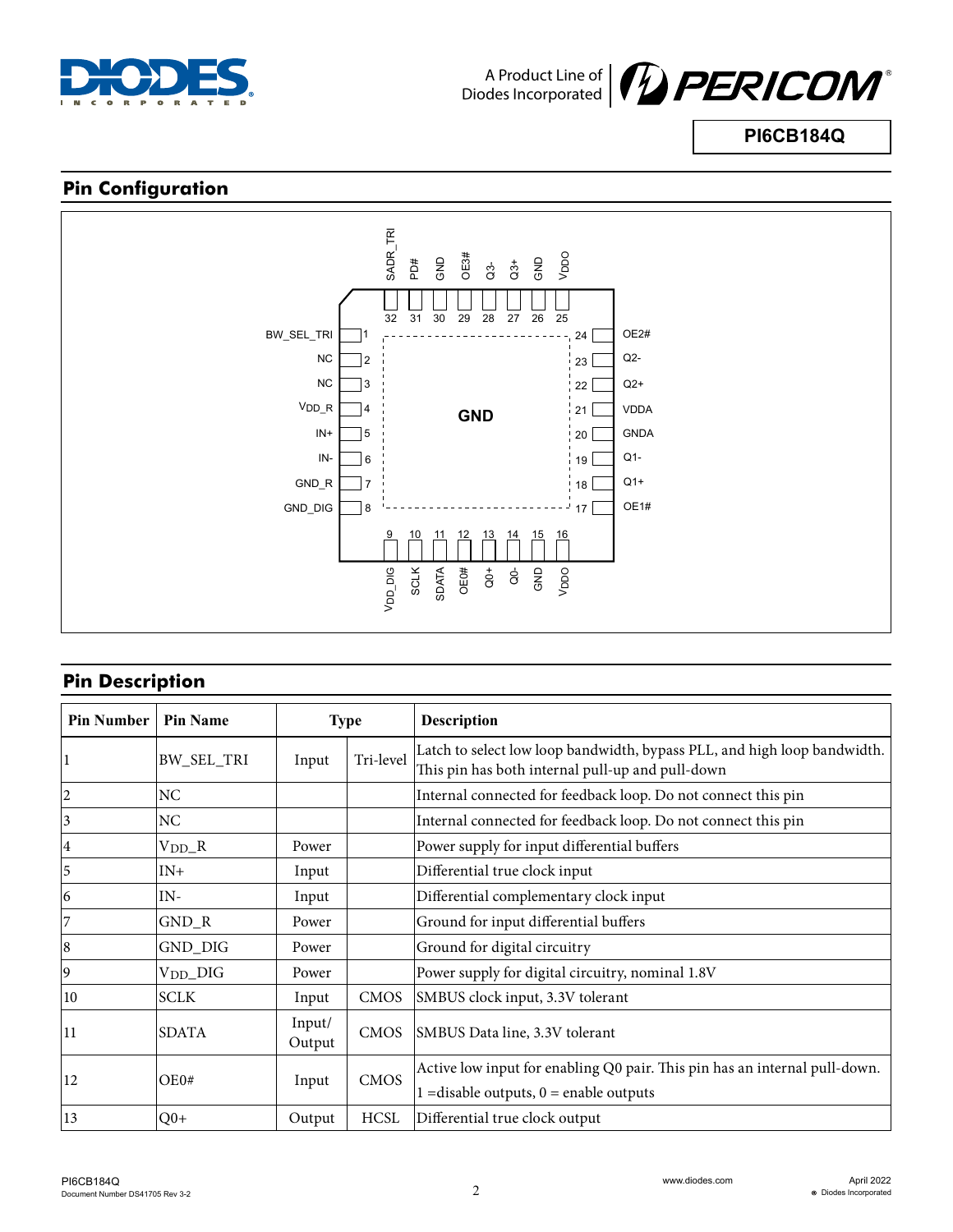



**PI6CB184Q**

# **Pin Description Cont.**

| <b>Pin Number</b> | <b>Pin Name</b>         | <b>Type</b> |             | <b>Description</b>                                                                                                                                                                                              |
|-------------------|-------------------------|-------------|-------------|-----------------------------------------------------------------------------------------------------------------------------------------------------------------------------------------------------------------|
| 14                | Q <sub>0</sub>          | Output      | <b>HCSL</b> | Differential complementary clock output                                                                                                                                                                         |
| 15, 26, 30        | <b>GND</b>              | Power       |             | Ground                                                                                                                                                                                                          |
| 16, 25            | <b>V</b> <sub>DDO</sub> | Power       |             | Power supply for differential outputs                                                                                                                                                                           |
| 17                | OE1#                    | Input       | <b>CMOS</b> | Active low input for enabling Q1 pair. This pin has an internal pull-down.<br>$1 =$ disable outputs, $0 =$ enable outputs                                                                                       |
| 18                | $Q1+$                   | Output      | <b>HCSL</b> | Differential true clock output                                                                                                                                                                                  |
| 19                | $Q1-$                   | Output      | <b>HCSL</b> | Differential complementary clock output                                                                                                                                                                         |
| 20                | <b>GNDA</b>             | Power       |             | Ground for analog circuitry                                                                                                                                                                                     |
| 21                | V <sub>DDA</sub>        | Power       |             | Power supply for analog circuitry                                                                                                                                                                               |
| 22                | $Q2+$                   | Output      | <b>HCSL</b> | Differential true clock output                                                                                                                                                                                  |
| 23                | $Q2-$                   | Output      | <b>HCSL</b> | Differential complementary clock output                                                                                                                                                                         |
| 24                | OE2#                    | Input       | CMOS        | Active low input for enabling Q2 pair. This pin has an internal pull-down.<br>$1 =$ disable outputs, $0 =$ enable outputs                                                                                       |
| 27                | $Q3+$                   | Output      | <b>HCSL</b> | Differential true clock output                                                                                                                                                                                  |
| 28                | $Q3-$                   | Output      | <b>HCSL</b> | Differential complementary clock output                                                                                                                                                                         |
| 29                | OE3#                    | Input       | <b>CMOS</b> | Active low input for enabling Q3 pair. This pin has an internal pull-down.<br>$1 =$ disable outputs, $0 =$ enable outputs                                                                                       |
| 31                | PD#                     | Input       | CMOS        | Input notifies device to sample latched inputs and start up on first high<br>assertion. Low enters Power Down Mode, subsequent high assertions exit<br>Power Down Mode. This pin has internal pull-up resistor. |
| 32                | SADR_TRI                | Input       |             | Tri-level Latch to select SMBus Address. This pin has an internal pull-down                                                                                                                                     |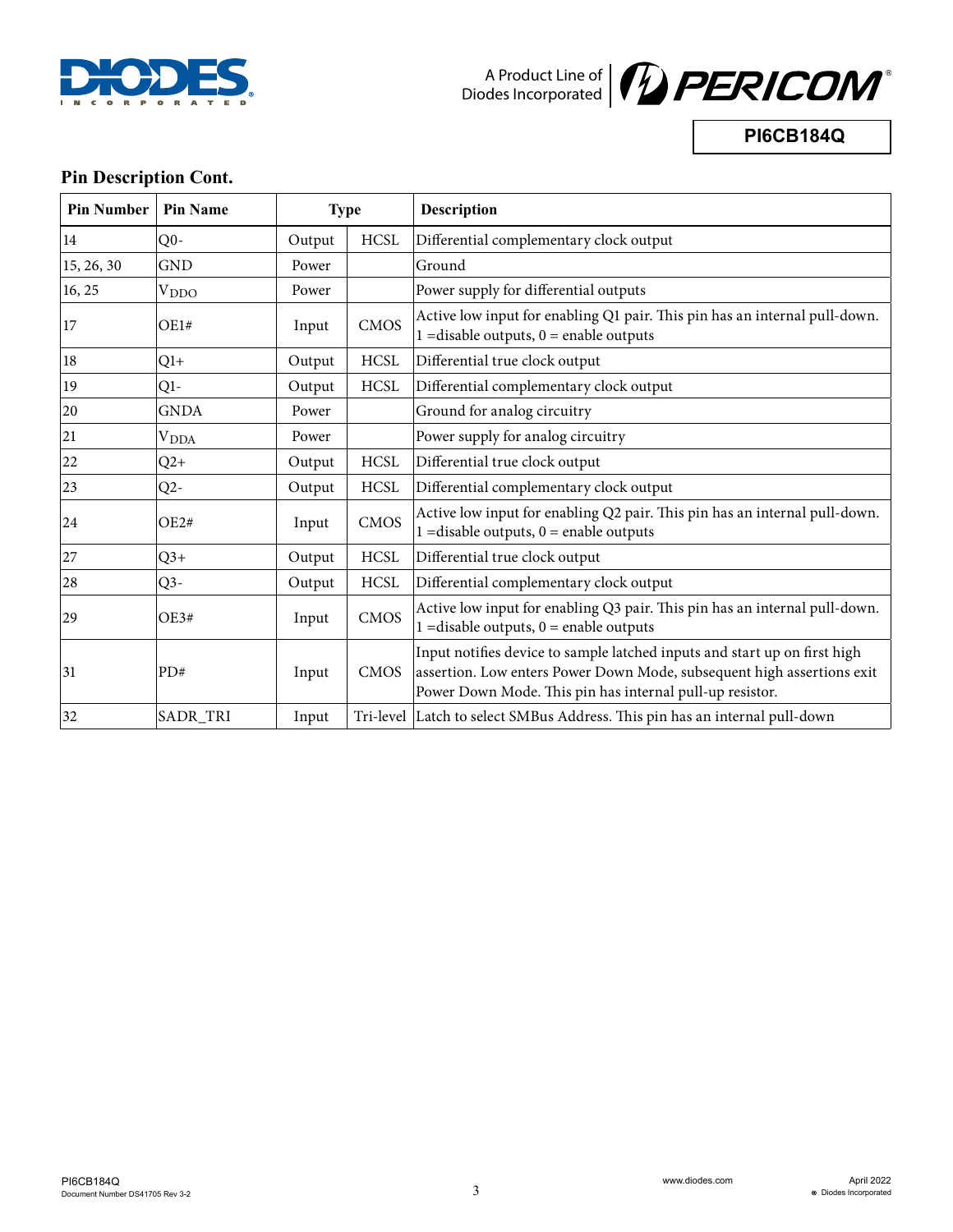



**PI6CB184Q**

# **SMBus Address Selection Table**

|                                           | <b>SADR</b> | <b>Address</b> | +Read/Write Bit |
|-------------------------------------------|-------------|----------------|-----------------|
|                                           |             | 1101011        |                 |
| State of SADR on first application of PD# | M           | 1101100        |                 |
|                                           |             | 1101101        |                 |

# **Power Management Table**

| PD# | IN      | <b>SMBus OE bit</b> | OEn# | $On+$   | $Qn-$   | <b>PLL Status</b> |
|-----|---------|---------------------|------|---------|---------|-------------------|
|     |         | X                   |      | Low     | Low     | Off               |
|     | Running |                     |      | Low     | Low     | $On^{(1)}$        |
|     | Running |                     |      | Running | Running | $On^{(1)}$        |
|     | Running |                     |      | Low     | Low     | $On^{(1)}$        |

Note:

1. If PLL Bypass mode is selected, the PLL will be off and outputs will be running.

# **PLL Operating Mode Select Table**

| <b>BW_SEL_TRI</b> | <b>Operating Mode</b>   | Byte1 [7:6] Readback | Byte1 [4:3] Readback |
|-------------------|-------------------------|----------------------|----------------------|
|                   | PLL with low Bandwidth  | 00                   | 00                   |
| М                 | PLL Bypass              |                      |                      |
|                   | PLL with high Bandwidth |                      |                      |

# **Frequency Select Table**

| Freq. Select Byte 3 [4:3] | IN(MHz)  | Qn(MHz)  |
|---------------------------|----------|----------|
| 00 (default)              | 100      | 100      |
| 01                        | 50       | 50       |
| 10                        | 125      | 125      |
|                           | Reserved | Reserved |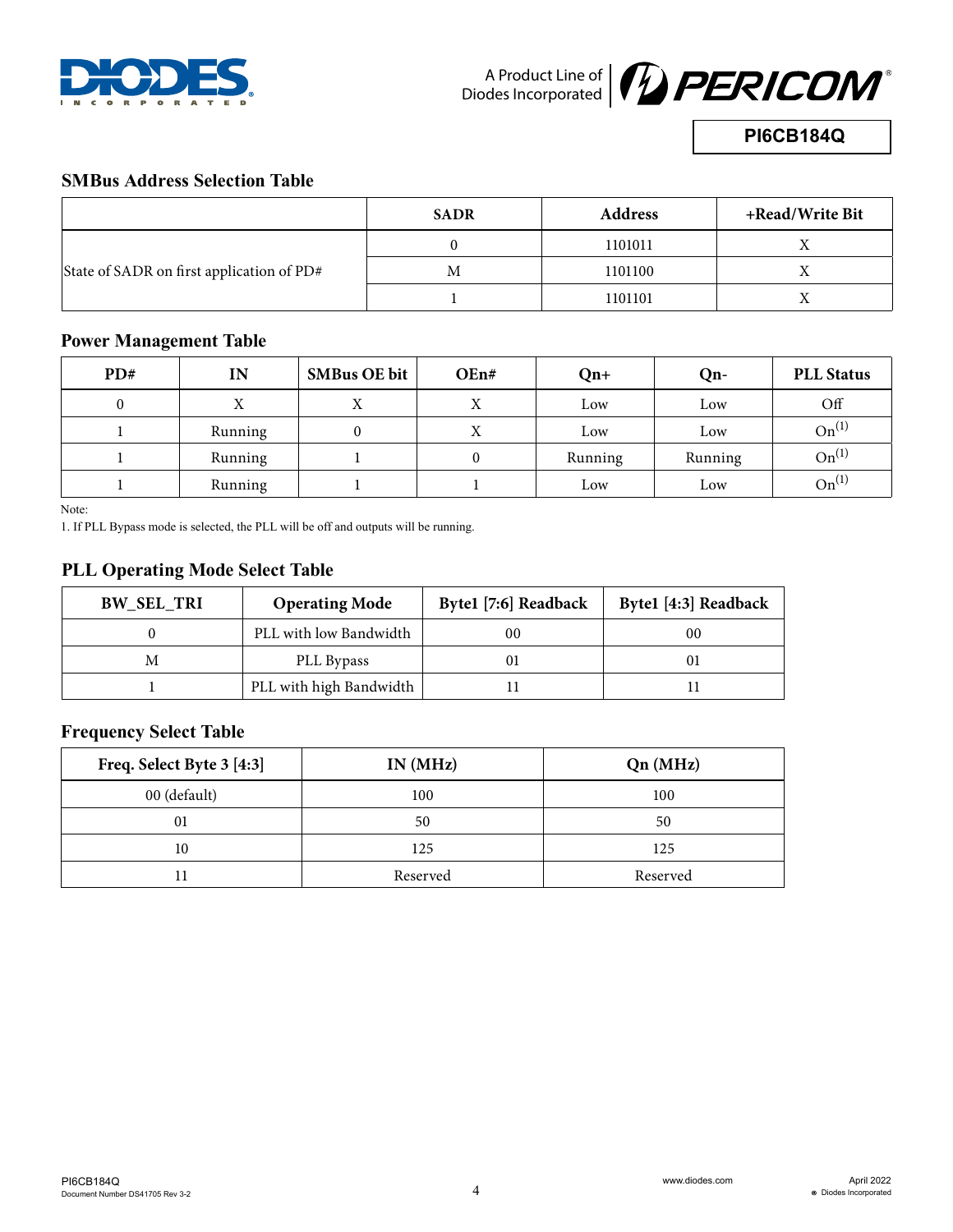



**PI6CB184Q**

# **Maximum Ratings**

| (Above which useful life may be impaired. For user guidelines, not tested.) |
|-----------------------------------------------------------------------------|
|                                                                             |
|                                                                             |
|                                                                             |
|                                                                             |
|                                                                             |
|                                                                             |
|                                                                             |
|                                                                             |

#### **Note:**

Stresses greater than those listed under MAXIMUM RATINGS may cause permanent damage to the device. This is a stress rating only and functional operation of the device at these or any other conditions above those indicated in the operational sections of this specification is not implied. Exposure to absolute maximum rating conditions for extended periods may affect reliability.

# **Operating Conditions**

Temperature  $= T_A$ ; Supply voltages per normal operation conditions; See test circuits for the load conditions

| Symbol                                                                 | <b>Parameters</b>                                        | <b>Conditions</b>                                                              | Min.  | Typ. | Max.         | <b>Units</b>    |
|------------------------------------------------------------------------|----------------------------------------------------------|--------------------------------------------------------------------------------|-------|------|--------------|-----------------|
| $ V_{DD}$ , $V_{DDA}$ ,<br>$ V_{DD}$ <sub>R</sub> ,<br>$ V_{DD}\_DIG $ | Power Supply Voltage                                     |                                                                                | 1.7   | 1.8  | 1.9          | V               |
| $ V_{DDO} $                                                            | Output Power Supply Voltage                              |                                                                                | 1.7   | 1.8  | 1.9          | V               |
| I <sub>DDA</sub>                                                       | Analog Power Supply Current                              | V <sub>DDA</sub> + V <sub>DD</sub> _R, PLL mode, All<br>outputs active @100MHz |       | 11   | 15           | mA              |
| I <sub>DD</sub>                                                        | Power Supply Current                                     | $V_{DD} + V_{DD}$ $_{DIG}$ , All outputs active<br>@100MHz                     |       | 8    | 10           | mA              |
| I <sub>DDO</sub>                                                       | Power Supply Current for Outputs                         | All outputs active @100MHz                                                     |       | 17   | 25           | mA              |
| $IDDA_PD$                                                              | Analog Power Supply Power<br>Down <sup>(1)</sup> Current | $VDDA + VDD$ R, PLL mode, All<br>outputs active @100MHz                        |       | 0.7  | $\mathbf{1}$ | mA              |
| $I_{DD_PD}$                                                            | Power Supply Power Down <sup>(1)</sup> Cur-<br>rent      | $V_{DD} + V_{DD_DIG+} V_{DDO}$ , All outputs<br>LOW/LOW                        |       |      | 1.2          | mA              |
|                                                                        |                                                          | Automotive grade 2                                                             | $-40$ |      | 105          | $\rm ^{\circ}C$ |
| $T_A$                                                                  | Ambient Temperature                                      | Automotive grade 1                                                             | $-40$ |      | 125          |                 |

Note:

1. Input clock is not running.

#### **Input Electrical Characteristics**

| Symbol                   | <b>Parameters</b>             | Conditions | Min. | Typ. | Max.           | Units |
|--------------------------|-------------------------------|------------|------|------|----------------|-------|
| $R_{\rm pu}$             | Internal Pull up Resistance   |            |      | 120  |                | ΚΩ    |
| $\mathbf{R}_{\text{dn}}$ | Internal Pull down Resistance |            |      | 120  |                | KΩ    |
| L <sub>PIN</sub>         | Pin Inductance                |            |      |      | $\overline{ }$ | nН    |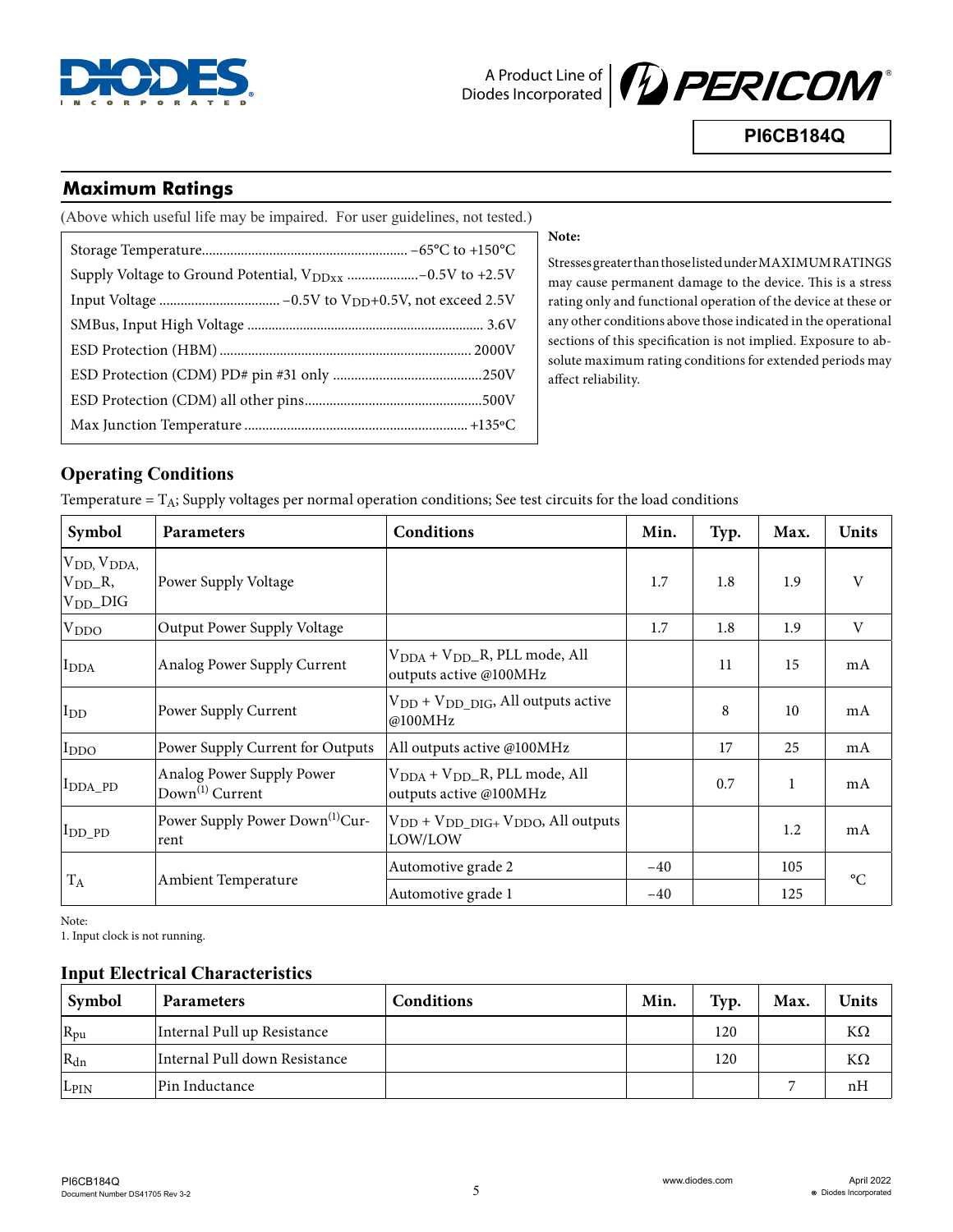



**PI6CB184Q**

## **SMBus Electrical Characteristics**

Temperature  $= T_A$ ; Supply voltages per normal operation conditions; See test circuits for the load conditions

| Symbol                     | <b>Parameters</b>                | Conditions                                                   | Min.                  | Typ. | Max. | <b>Units</b> |
|----------------------------|----------------------------------|--------------------------------------------------------------|-----------------------|------|------|--------------|
| <b>VDDSMB</b>              | Nominal Bus Voltage              |                                                              | 1.7                   |      | 3.6  | V            |
|                            |                                  | SMBus, $V_{DDSMB} = 3.3V$                                    | 2.1                   |      | 3.6  |              |
| V <sub>IHSMB</sub>         | SMBus Input High Voltage         | SMBus, $V_{\text{DDSMB}} < 3.3V$                             | 0.65<br><b>VDDSMB</b> |      |      | V            |
|                            | <b>SMBus Input Low Voltage</b>   | SMBus, $V_{DDSMB} = 3.3V$                                    |                       |      | 0.6  | V            |
| <b>VILSMB</b>              |                                  | SMBus, $V_{\text{DDSMB}} < 3.3V$                             |                       |      | 0.6  |              |
| <b>I</b> smbsink           | SMBus Sink Current               | SMBus, at VOLSMB                                             | 4                     |      |      | mA           |
| VOLSMB                     | <b>SMBus Output Low Voltage</b>  | SMBus, at ISMBSINK                                           |                       |      | 0.4  | V            |
| <b>f</b> <sub>MAXSMB</sub> | <b>SMBus Operating Frequency</b> | Maximum frequency                                            |                       |      | 400  | kHz          |
| <sup>t</sup> rmsb          | <b>SMBus Rise Time</b>           | (Max V <sub>IL</sub> - 0.15) to (Min V <sub>IH</sub> + 0.15) |                       |      | 1000 | ns           |
| $ t_{\rm FMSB} $           | <b>SMBus Fall Time</b>           | (Min $V_{IH}$ + 0.15) to (Max $V_{II}$ - 0.15)               |                       |      | 300  | ns           |

# **LVCMOS DC Electrical Characteristics**

Temperature  $= T_A$ ; Supply voltages per normal operation conditions; See test circuits for the load conditions

| Symbol          | <b>Parameters</b>        | Conditions                                                                  | Min.               | Typ.               | Max.               | <b>Units</b> |
|-----------------|--------------------------|-----------------------------------------------------------------------------|--------------------|--------------------|--------------------|--------------|
| V <sub>IH</sub> | Input High Voltage       | Single-ended inputs, except SMBus                                           | 0.75<br>$V_{DD}$   |                    | $V_{DD}$<br>$+0.3$ | $\mathbf V$  |
| $V_{IM}$        | Input Mid Voltage        | SADR_TRI, BW_SEL_TRI                                                        | 0.4V <sub>DD</sub> | 0.5V <sub>DD</sub> | 0.6V <sub>DD</sub> | V            |
| $V_{IL}$        | Input Low Voltage        | Single-ended inputs, except SMBus                                           | $-0.3$             |                    | 0.25<br>$V_{DD}$   | V            |
| I <sub>IH</sub> | Input High Current       | Single-ended inputs, $V_{IN} = V_{DD}$                                      |                    |                    | 20                 | uA           |
| $I_{IL}$        | Input Low Current        | Single-ended inputs, $V_{IN} = 0V$                                          | $-20$              |                    |                    | $\mu A$      |
| I <sub>IH</sub> | Input High Current       | Single-ended inputs with pull up / pull<br>down resistor, $V_{IN} = V_{DD}$ |                    |                    | 220                | uA           |
| $I_{IL}$        | Input Low Current        | Single-ended inputs with pull up / pull<br>down resistor, $V_{IN} = 0V$     | $-220$             |                    |                    | $\mu A$      |
| $C_{IN}$        | <b>Input Capacitance</b> |                                                                             | 1.5                |                    | 5                  | pF           |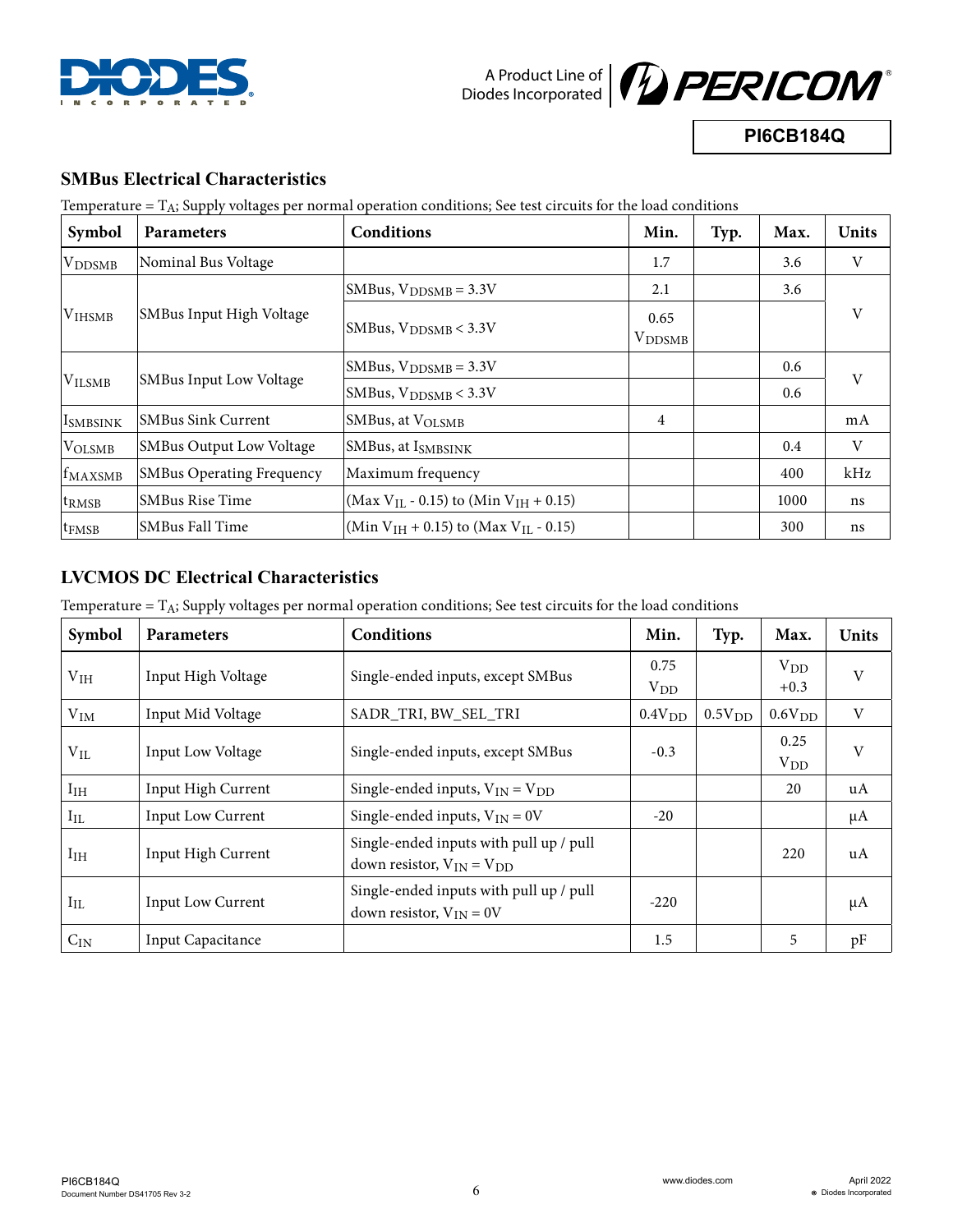



**PI6CB184Q**

# **LVCMOS AC Electrical Characteristics**

Temperature  $= T_A$ ; Supply voltages per normal operation conditions; See test circuits for the load conditions

| Symbol             | <b>Parameters</b>     | <b>Conditions</b>                                           | Min. | Typ. | Max. | Units  |
|--------------------|-----------------------|-------------------------------------------------------------|------|------|------|--------|
| t <sub>OELAT</sub> | Output enable latency | Q start after OE# assertion<br>Q stop after OE# deassertion |      |      | 3.5  | clocks |
| <b>t</b> PDLAT     | PD# de-assertion      | Differential outputs enable after PD# de-<br>assertion      |      | 20   | 300  | us     |

## **HCSL Input Characteristics**

Temperature  $= T_A$ ; Supply voltages per normal operation conditions; See test circuits for the load conditions

| Symbol                    | Parameters                              | Conditions                                                                                                  | Min.   | Typ.         | Max.  | <b>Units</b> |
|---------------------------|-----------------------------------------|-------------------------------------------------------------------------------------------------------------|--------|--------------|-------|--------------|
| $V$ IHDIF                 | Diff. Input High Voltage <sup>(3)</sup> | IN+, IN-, single-end measurement                                                                            | 600    | 800          | 1150  | mV           |
| $V_{\rm ILDIF}$           | Diff. Input Low Voltage <sup>(3)</sup>  | IN+, IN-, single-end measurement                                                                            | $-300$ | $\mathbf{0}$ | 300   | mV           |
| $V_{COM}$                 | Diff. Input Common Mode<br>Voltage      |                                                                                                             | 150    |              | 1000  | mV           |
| <b>V</b> <sub>SWING</sub> | Diff. Input Swing Voltage               | Peak to peak value ( $VIHDIF - VILDIF$ )                                                                    | 300    |              | 1450  | mV           |
| $ f_{\rm INBP} $          | Input Frequency                         | PLL Bypass mode                                                                                             | 1      |              | 200   | MHz          |
| $f_{IN100}$               | <b>Input Frequency</b>                  | 100MHz PLL                                                                                                  | 60     | 100          | 110   | MHz          |
| $f_{IN125}$               | <b>Input Frequency</b>                  | 125MHz PLL                                                                                                  | 75     | 125          | 137.5 | MHz          |
| $\rm f_{IN156}$           | <b>Input Frequency</b>                  | 50MHz PLL                                                                                                   | 30     | 50           | 65    | MHz          |
| $t_{STAB}$                | Clock Stabilization                     | From V <sub>DD</sub> Power-Up and after input clock<br>stabilization or de-assertion of PD# to 1st<br>clock |        | 0.6          | 1.0   | ms           |
| $ {\rm t}_{\rm RF} $      | Diff. Input Slew Rate <sup>(2)</sup>    | Measured differentially                                                                                     | 0.4    |              |       | V/ns         |
| $I_{IN}$                  | Diff. Input Leakage Current             | $V_{IN} = V_{DD}$ , $V_{IN} = GND$                                                                          | $-5$   | 0.01         | 5     | uA           |
| $_{\rm ^{tpc}}$           | Diff. Input Duty Cycle                  | Measured differentially                                                                                     | 45     |              | 55    | $\%$         |
| $tj_{c-c}$                | Diff. Input Cycle to cycle jitter       | Measured differentially                                                                                     |        |              | 125   | ps           |

**Note:**

1. Guaranteed by design and characterization, not 100% tested in production

2. Slew rate measured through +/-75mV window centered around differential zero

3. The device can be driven by a single-ended clock by driving the true clock and biasing the complement clock input to the Vbias, where Vbias is (V<sub>IH</sub>-V<sub>IL</sub>)/2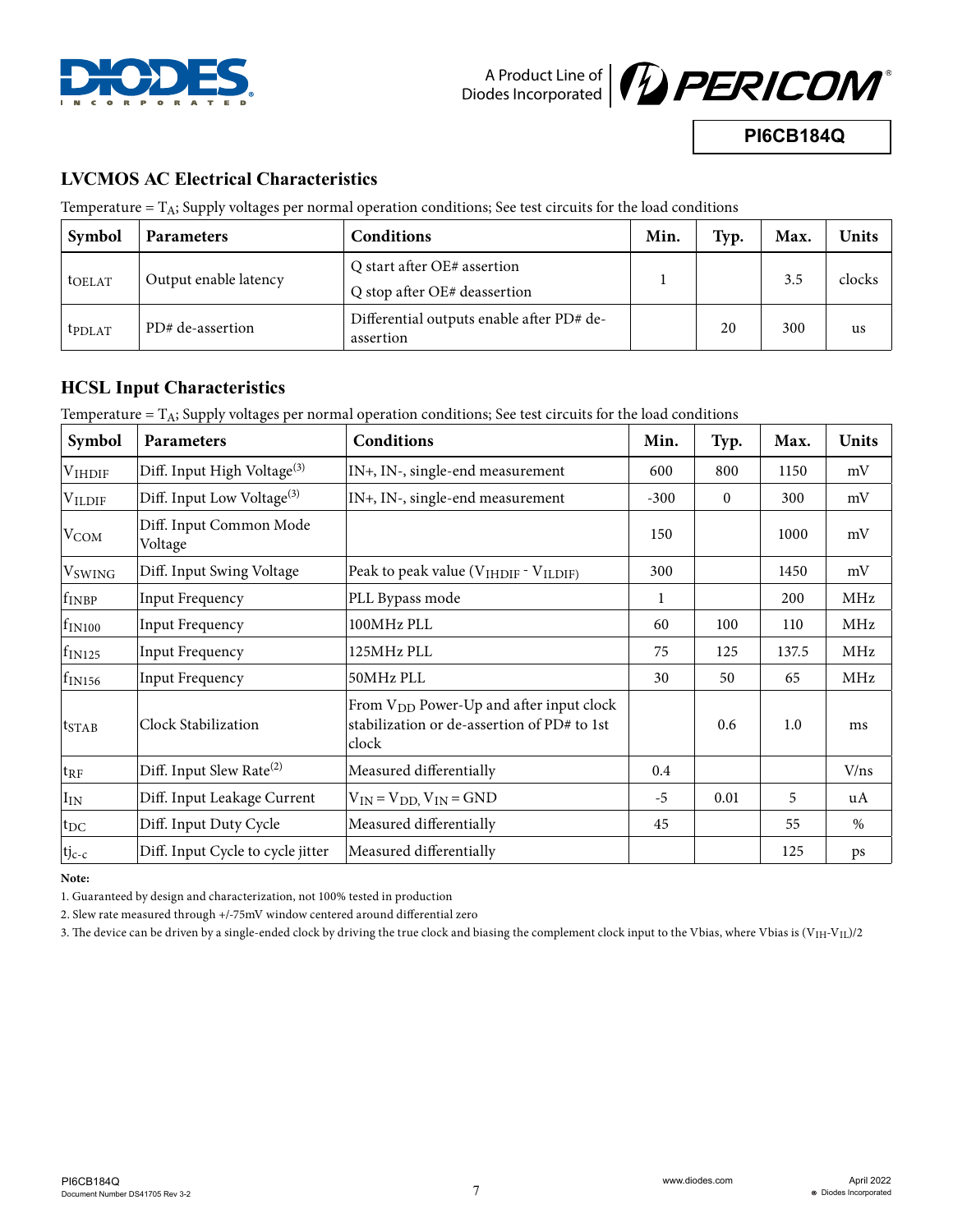



**PI6CB184Q**

# **HCSL Output Characteristics**

Temperature  $= T_A$ ; Supply voltages per normal operation conditions; See test circuits for the load conditions

| Symbol                      | <b>Parameters</b>                                    | Condition                                | Min.   | Typ.  | Max. | <b>Units</b> |
|-----------------------------|------------------------------------------------------|------------------------------------------|--------|-------|------|--------------|
| $V_{OH}$                    | Output Voltage High $^{(1)}$                         | Statistical measurement on single-ended  | 660    | 774   | 950  | mV           |
| $V_{OL}$                    | Output Voltage Low <sup>(1)</sup>                    | signal using oscilloscope math function  | $-150$ |       | 150  | mV           |
| <b>VOMAX</b>                | Output Voltage Maximum <sup>(1)</sup>                | Measurement on single ended signal using |        | 821   | 1150 | mV           |
| <b>VOMIN</b>                | Output Voltage Minimum $^{(1)}$                      | absolute value                           | $-300$ | $-15$ |      | mV           |
| <b>VOSWING</b>              | Output Swing Voltage $(1,2,3)$                       | Scope averaging off                      | 300    | 1536  |      | mV           |
| $V_{OC}$                    | Output Cross Voltage <sup>(1,2,4)</sup>              |                                          | 250    | 430   | 550  | mV           |
| $ _{\text{DV}_{\text{OC}}}$ | $\rm ^{ V_{OC}}$ Magnitude Change $^{\rm {(1,2,5)}}$ |                                          |        | 12    | 140  | mV           |

**Note:**

1. At default SMBUS amplitude settings

2. Guaranteed by design and characterization, not 100% tested in production

3. Measured from differential waveform

4. This one is defined as voltage where Q+ = Q- measured on a component test board and only applied to the differential rising edge

5. The total variation of all Vcross measurements in any particular system. This is a subset of Vcross\_min/max allowed.

# **HCSL Output AC Characteristics**

Temperature  $= T_A$ ; Supply voltages per normal operation conditions; See test circuits for the load conditions

| Symbol              | Parameters                             | Condition                                 | Min.           | Typ.           | Max.           | <b>Units</b> |
|---------------------|----------------------------------------|-------------------------------------------|----------------|----------------|----------------|--------------|
| fout                | Output Frequency                       |                                           |                | 100            |                | MHz          |
|                     |                                        | -3dB point in High Bandwidth Mode         | $\overline{2}$ | 2.7            | $\overline{4}$ | MHz          |
| <b>BW</b>           | PLL Bandwidth <sup>(1,8)</sup>         | -3dB point in Low Bandwidth Mode          | 1              | 1.4            | 2              | MHz          |
| tj <sub>peak</sub>  | PLL Jitter Peaking                     | Peak pass band gain                       |                | 1.2            | $\overline{2}$ | dB           |
|                     |                                        | Scope averaging on fast setting (Grade 2) | 2.1            | 3              | 6.5            | V/ns         |
|                     |                                        | Scope averaging on fast setting (Grade 1) | 1.85           | $\overline{4}$ | 7.5            | V/ns         |
| $t_{\rm RF}$        | Slew Rate $(1,2,3)$                    | Scope averaging on slow setting (Grade 2) | $0.4\,$        | 2              | 3              | V/ns         |
|                     |                                        | Scope averaging on slow setting (Grade 1) | 0.35           | 2.5            | $\overline{4}$ | V/ns         |
| $Dt_{RF}$           | Slew Rate Matching <sup>(1,2,4)</sup>  | Scope averaging on                        |                | 3              |                | $\%$         |
| t <sub>SKEW</sub>   | Output Skew <sup>(1,2)</sup>           | Averaging on, $V_T = 50\%$                |                | 43             | 60             | ps           |
|                     |                                        | PLL Bypass mode, $V_T = 50\%$ (Grade 2)   | 3000           | 3600           | 4500           | ps           |
| t <sub>PDELAY</sub> | Propagation Delay                      | PLL Bypass mode, $V_T = 50\%$ (Grade 1)   | 3000           | 4500           | 5500           | ps           |
|                     |                                        | PLL mode, $V_T = 50\%$                    | $\mathbf{0}$   | 90             | 200            | ps           |
|                     |                                        | Grade 2                                   |                | 14             | 50             |              |
| $t_{\rm Jc-c}$      | Cycle to cycle jitter <sup>(1,2)</sup> | Grade 1                                   |                | 30             | 70             | ps           |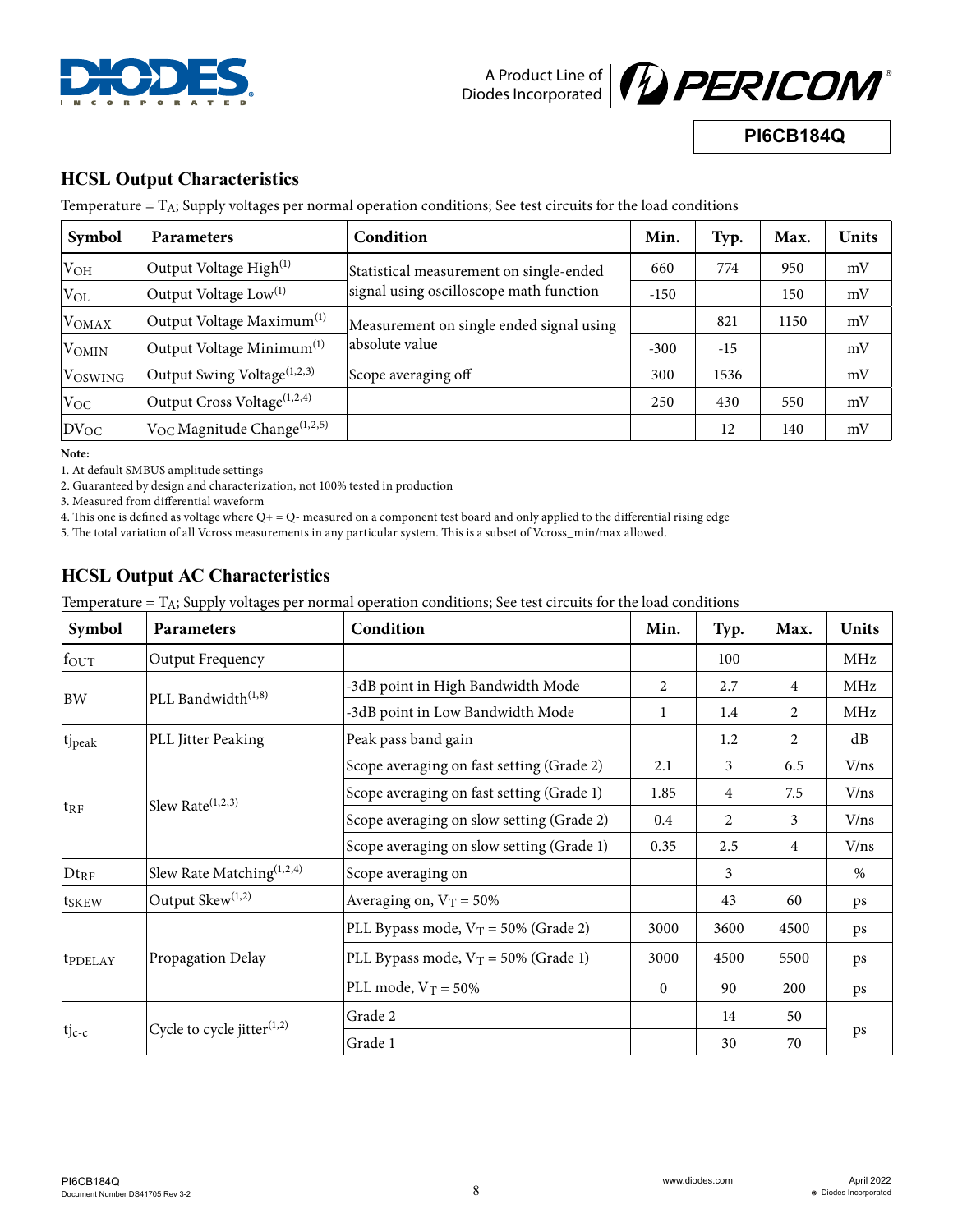



**PI6CB184Q**

## **HCSL Output AC Characteristics Cont.**

| Symbol               | <b>Parameters</b>                                                | Condition                                                                                                  | Min. | Typ.         | Max. | <b>Units</b> |
|----------------------|------------------------------------------------------------------|------------------------------------------------------------------------------------------------------------|------|--------------|------|--------------|
|                      |                                                                  | PCIe Gen 1                                                                                                 | 20   | 22           | 86   | ps           |
|                      |                                                                  | PCIe Gen 2 Low Band, 10kHz < f < 1.5MHz                                                                    | 0.2  | 0.3          | 3.0  | ps           |
|                      | Integrated phase jitter (RMS)                                    | PCIe Gen 2 High Band, 1.5MHz < f < Ny-<br>quist (50MHz)                                                    | 1.6  | 2.0          | 3.1  | ps           |
| tjphase              | (1,5,6)                                                          | PCIe Gen 3 (PLL BW of 2-4 or 2-5MHz,<br>$CDR = 10MHz$                                                      | 0.3  | 0.35         | 1.0  | ps           |
|                      |                                                                  | 125MHz, 1.5MHz to 20MHz, -20dB/decade<br>Rollover < 1.5MHz, -40dB/decade rolloff ><br>10MHz <sup>(9)</sup> |      | 1.9          | 2    | ps           |
|                      |                                                                  | PCIe Gen 1                                                                                                 |      | 0.6          | 5    | ps           |
|                      |                                                                  | PCIe Gen 2 Low Band, 10kHz < f < 1.5MHz                                                                    |      | 0.1          | 0.3  | ps           |
|                      |                                                                  | PCIe Gen 2 High Band, 1.5MHz < f < Ny-<br>quist (50MHz)                                                    |      | 0.05         | 0.1  | ps           |
| tjphasea             | Additive Integrated phase jit-<br>ter $(RMS)^{(1,5,\tilde{10})}$ | PCIe Gen 3 (PLL BW of 2-4 or 2-5MHz,<br>$CDR = 10MHz$                                                      |      | 0.05         | 0.1  | ps           |
|                      |                                                                  | PCIe Gen 4 (PLL BW of 2-4 or 2-5MHz,<br>CDR =10MHz) (BW_SEL_TRI=M)                                         |      | 0.03         | 0.05 | ps           |
|                      |                                                                  | 125MHz, 1.5MHz to 20MHz, -20dB/decade<br>Rollover < 1.5MHz, -40dB/decade rolloff ><br>10MHz                |      | 0.15         | 0.3  | ps           |
| $ t_{\rm DC} $       | Duty Cycle <sup>(1,2)</sup>                                      | Measured differentially, PLL Mode                                                                          | 45   | 50           | 55   | $\%$         |
| $ t_{DCD} $          | Duty Cycle Distortion <sup>(1,7)</sup>                           | Measured differentially, PLL Bypass Mode at<br>100MHz                                                      | $-1$ | $\mathbf{0}$ | 1    | $\%$         |
| <sup>t</sup> startup | Start up Time                                                    |                                                                                                            |      |              | 10   | ms           |
| $ t_{\rm{LOCK}} $    | PLL lock Time                                                    |                                                                                                            |      |              | 20   | ms           |

**Note:**

1. Guaranteed by design and characterization, not 100% tested in production

2. Measured from differential waveform

3. Slew rate is measured through the Vswing voltage range centered around differential 0V, within +/-150mV window

4. Slew rate matching is measured using a +/-75mV window centered at differential zero

5. See http://www.pcisig.com for complete specs

6. Sample size of at least 100k cycles. This can be extrapolated to 108ps pk-pk @ 1M cycles for a BER of  $10^{-12}$ 

7. Duty cycle distortion is the difference in duty cycle between the out and input clock when te device is operated in the PLL bypass mode

8. The Min and Max values of each BW setting track each other, low BW max will never occur with high BW min

9. Applies to all differential outputs

10. For additive jitter RMS value is calculated by the following equation = SQRT [(total jitter)\*<sup>2</sup> - (input jitter)\*<sup>2</sup>]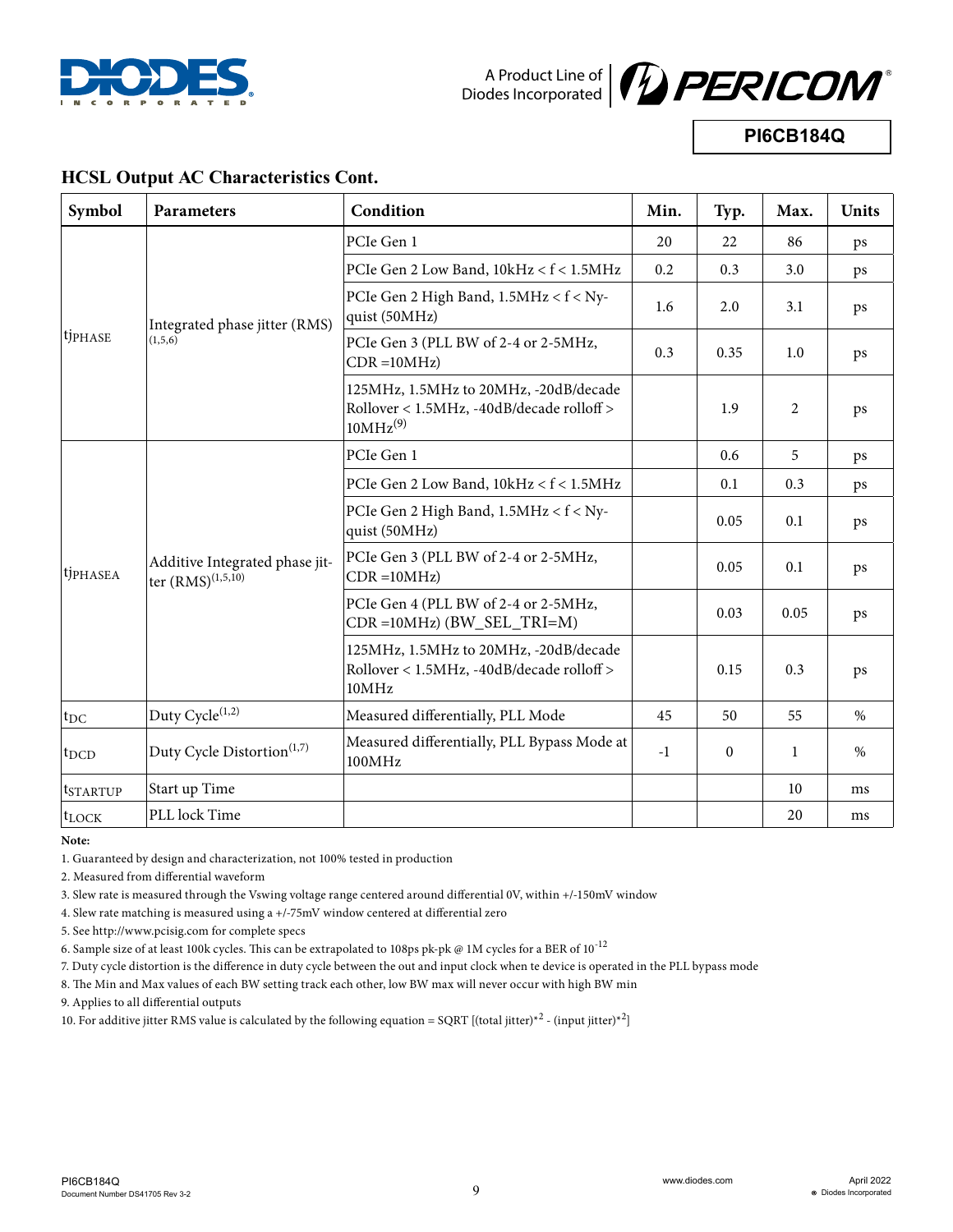



## **SMBus Serial Data Interface**

PI6CB184Q is a slave only device that supports block read and block write protocol using a single 7-bit address and read/write bit as shown below.

Read and write block transfers can be stopped after any complete byte transfer.

#### **Address Assignment**

| ЛU | 18J | $\mathbf{\mathbf{a}}$<br><b>TFT</b> | 18J | 1 L 4     |                           | A <sub>0</sub> | $T \times T$<br><b>AVI VV</b> |
|----|-----|-------------------------------------|-----|-----------|---------------------------|----------------|-------------------------------|
|    |     | л.                                  |     | See SBMus | ः Address Selection table |                | 1/0                           |

Note: SMBus address is latched on SADR pin

#### **How to Write**

| bit       | 7 bits | 1 bit | 1 bit | 8 bits                                | 1 bit | 8 bits                   | 1 bit | 8 bits                        | bit | 8 bits                     | 1 bit | 1 bit    |
|-----------|--------|-------|-------|---------------------------------------|-------|--------------------------|-------|-------------------------------|-----|----------------------------|-------|----------|
| Start bit | Add.   | W(0)  | Ack   | Beginning<br>Byte loca-<br>$tion = N$ | Ack   | Data Byte<br>$count = X$ | Ack   | Beginning<br>Data Byte<br>(N) | Ack | <br>Data Byte<br>$(N+X-1)$ | Ack   | Stop bit |

#### **How to Read**

| 1 bit     | 7 bits  | 1 bit | 1 bit | 8 bits                                | 1 bit | 1 bit               | 7 bits  | 1 bit | 1 bit | 8 bits |                          | 1 bit | 8 bits |                        | 1 bit    |
|-----------|---------|-------|-------|---------------------------------------|-------|---------------------|---------|-------|-------|--------|--------------------------|-------|--------|------------------------|----------|
| Start bit | Address | W(0)  | Ack   | Beginning<br>Byte loca-<br>$tion = N$ | Ack   | Repeat<br>Start bit | Address | R(1)  | Ack   |        | Data Byte<br>$count = X$ | Ack   | (N)    | Beginning<br>Data Byte | Ack      |
|           |         |       |       |                                       |       |                     |         |       |       |        | 8 bits                   |       |        | 1 bit                  | 1 bit    |
|           |         |       |       |                                       |       |                     |         |       |       |        | Data Byte                |       |        | NAck                   | Stop bit |
|           |         |       |       |                                       |       |                     |         |       |       |        | $(N+X-1)$                |       |        |                        |          |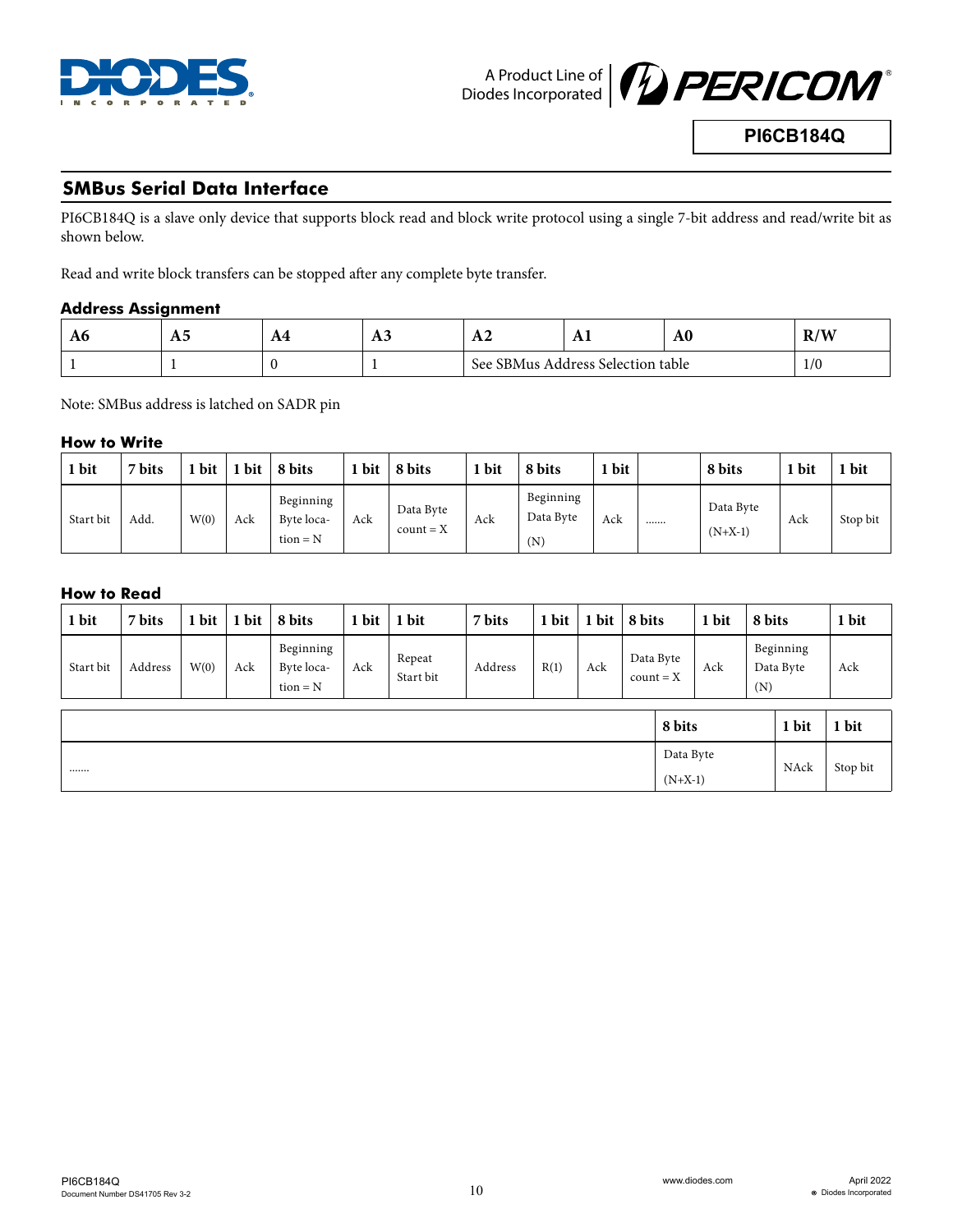



# **PI6CB184Q**

# **Byte 0: Output Enable Register(1)**

| Bit                     | <b>Control Function</b> | Description      | <b>Type</b> | Power Up<br>Condition | $\mathbf 0$ |         |
|-------------------------|-------------------------|------------------|-------------|-----------------------|-------------|---------|
|                         | Reserved                |                  |             |                       |             |         |
| $ 6\rangle$             | $Q3$ <sup>OE</sup>      | Q6 output enable | <b>RW</b>   |                       | Low/Low     | Enabled |
| 5                       | $ Q2$ <sup>OE</sup>     | Q5 output enable | <b>RW</b>   |                       | Low/Low     | Enabled |
| $\vert 4 \vert$         | Reserved                |                  |             |                       |             |         |
| $\overline{\mathbf{3}}$ | $Q1$ <sup>OE</sup>      | Q3 output enable | <b>RW</b>   |                       | Low/Low     | Enabled |
| $ 2\rangle$             | Reserved                |                  |             |                       |             |         |
|                         | $Q0$ <sup>OE</sup>      | Q1 output enable | <b>RW</b>   |                       | Low/Low     | Enabled |
| $ 0\rangle$             | Reserved                |                  |             |                       |             |         |

**Note:**

1. A low on these bits will override the OE# pins and force the differential outputs to Low/Low states

## **Byte 1: PLL Operating Mode and Output Amplitude Control Register**

| <b>Bit</b>      | <b>Control Function</b> | Description                                 | <b>Type</b>       | Power Up<br>Condition | $\mathbf{0}$                                           | л                     |  |
|-----------------|-------------------------|---------------------------------------------|-------------------|-----------------------|--------------------------------------------------------|-----------------------|--|
|                 | PLLMODERB1              | PLL Mode Readback Bit1                      | $\overline{R}$    | Latch                 | See PLL Operating Mode                                 |                       |  |
| 6               | PLLMODERB0              | PLL Mode Readback Bit0                      | $\overline{R}$    | Latch                 | Table                                                  |                       |  |
| 5               |                         | PLLMODE SWCTR Enable SW control of PLL Mode | <b>RW</b>         | 0                     | Values in<br>$ B1[7:6]$ set PLL $ B1[4:3]$ set<br>Mode | Values in<br>PLL Mode |  |
| $\vert 4 \vert$ | PLLMODE1                | PLL Mode control Bit1                       | RW <sup>(1)</sup> | $\overline{0}$        | See PLL Operating Mode                                 |                       |  |
| 3               | PLLMODE0                | PLL Mode control Bit0                       | $RW^{(1)}$        | $\Omega$              | Table                                                  |                       |  |
| $\overline{2}$  | Reserved                |                                             |                   |                       |                                                        |                       |  |
|                 | Amplitudel              |                                             | RW                |                       | $ '00' = 0.6V, '01' = 0.7V, '10' =$                    |                       |  |
| $ 0\rangle$     | Amplitude0              | Control output amplitude                    | <b>RW</b>         | 10                    | $0.8V$ , '11' = 0.9V                                   |                       |  |

**Note:**

1. B1[5] must be set to a 1 for these bits to have any effect on the part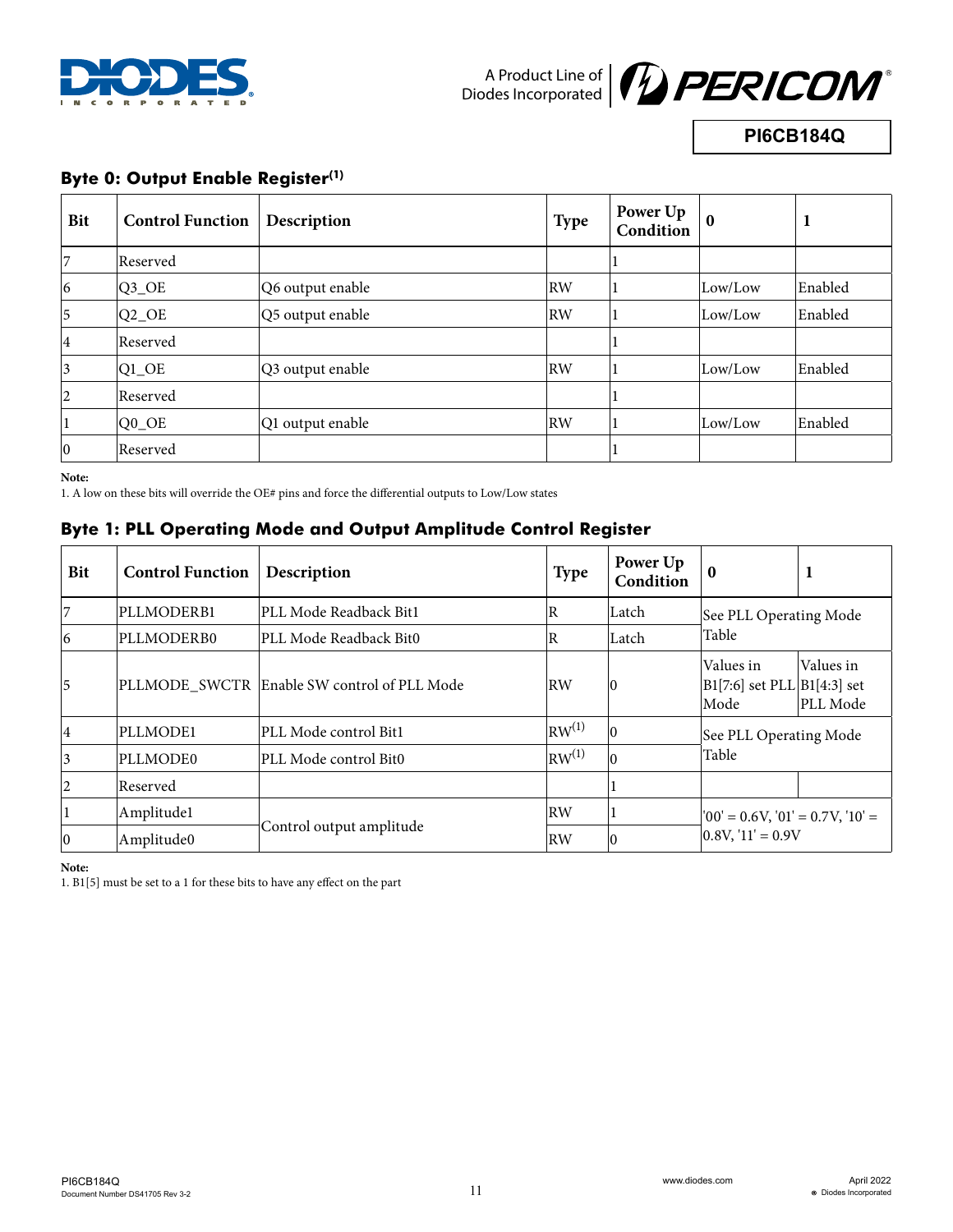



**PI6CB184Q**

# **Byte 2: Differential Output Slew Rate Control Register**

| <b>Bit</b>     | <b>Control Function</b> | Description                            | <b>Type</b>               | Power Up<br>Condition | $\bf{0}$     |                     |
|----------------|-------------------------|----------------------------------------|---------------------------|-----------------------|--------------|---------------------|
|                | Reserved                |                                        |                           |                       |              |                     |
| $\overline{6}$ |                         | SLEWRATECTR_Q3 Control slew rate of Q6 | RW                        |                       | Slow setting | Fast setting        |
| 5              |                         | SLEWRATECTR_Q2 Control slew rate of Q5 | $\mathsf{R}^{\mathsf{W}}$ |                       | Slow setting | <b>Fast setting</b> |
| 4              | Reserved                |                                        |                           |                       |              |                     |
| 3              |                         | SLEWRATECTR_Q1 Control slew rate of Q3 | RW                        |                       | Slow setting | Fast setting        |
| 2              | Reserved                |                                        |                           |                       |              |                     |
|                |                         | SLEWRATECTR_Q0 Control slew rate of Q1 | RW                        |                       | Slow setting | Fast setting        |
| $ 0\rangle$    | Reserved                |                                        |                           |                       |              |                     |

## **Byte 3: Frequency Select Control Register**

| Bit            | <b>Control Function</b> | Description                         | <b>Type</b>               | Power Up<br>Condition | $\bf{0}$                          |                                  |
|----------------|-------------------------|-------------------------------------|---------------------------|-----------------------|-----------------------------------|----------------------------------|
| 7              | Reserved                |                                     |                           |                       |                                   |                                  |
| $\overline{6}$ | Reserved                |                                     |                           |                       |                                   |                                  |
| 5              | FREQ_SEL_EN             | Enable SW selection of frequency    | RW                        | $\overline{0}$        | SW Freq.<br>selection<br>disabled | SW Freq.<br>selection<br>enabled |
| 4              | <b>FSEL1</b>            | Freq. Select Bit 1                  | $\vert$ RW <sup>(1)</sup> | $\overline{0}$        |                                   |                                  |
| 3              | <b>FSEL0</b>            | Freq. Select Bit 0                  | $\vert$ RW <sup>(1)</sup> | $\overline{0}$        | See Frequency Select Table        |                                  |
| 2              | Reserved                |                                     |                           |                       |                                   |                                  |
|                | Reserved                |                                     |                           |                       |                                   |                                  |
| $ 0\rangle$    | <b>SLEWRATESEL FB</b>   | Adjust Slew Rate of Feedback signal | RW                        |                       | 2.0 V/ns                          | $3.0V$ /ns                       |

**Note:**

1. B1[5] must be set to a 1 for these bits to have any effect on the part

# **Byte 4: Reserved**

| <b>Bit</b> | <b>Control Function</b> Description | <b>Type</b> | Power Up<br>Condition |  |
|------------|-------------------------------------|-------------|-----------------------|--|
| 7:0        | Reserved                            |             |                       |  |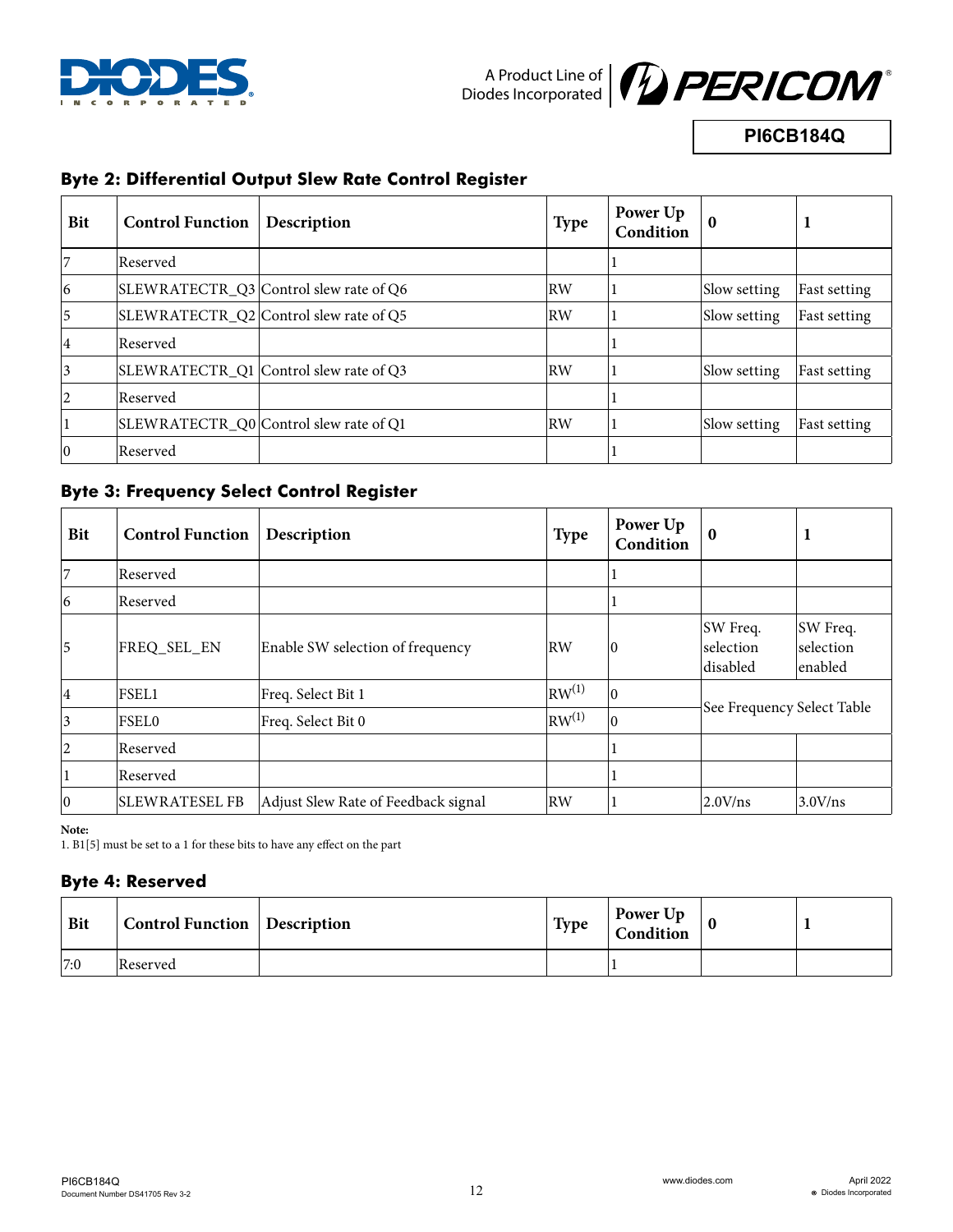



**PI6CB184Q**

#### **Bit Control Function Description Type Power Up Power Up**  $\begin{bmatrix} 1 \\ 1 \end{bmatrix}$  **Condition**  $7$  RID3 Revision ID  $\mathbb{R}$  0  $rev = 0000$ 6 RID2 R 1 5 RID1 R 0 4 RIDO | R 0 3 PVID3 Vendor ID R 0 Pericom = 0011 2 PVID3 R 0 1 PVID3  $\vert$   $\vert$   $\vert$ 0 PVID3  $\vert$   $\vert$   $\vert$

# **Byte 5: Revision and Vendor ID Register**

# **Byte 6: Device Type/Device ID Register**

| Bit            | <b>Control Function</b> | Description | Type        | Power Up<br>Condition | $\mathbf{0}$                                              | л |
|----------------|-------------------------|-------------|-------------|-----------------------|-----------------------------------------------------------|---|
| $\overline{7}$ | DTYPE1                  | Device type | ΙR          |                       | $ '00' = CG, '01' = ZDB,$<br>$10'$ = Reserve, $11'$ = ZDB |   |
| $ 6\rangle$    | DTYPE0                  |             | $\mathbb R$ |                       |                                                           |   |
| 5              | DID <sub>5</sub>        | Device ID   | R           |                       |                                                           |   |
| 4              | DID4                    |             | $\mathbb R$ |                       |                                                           |   |
| 3              | DID3                    |             | ΙR          |                       |                                                           |   |
| $ 2\rangle$    | DID <sub>2</sub>        |             | ΙR          |                       | $ 000100 \text{ binary}, 04$ Hex                          |   |
|                | DID1                    |             | R           |                       |                                                           |   |
| $ 0\rangle$    | DID0                    |             | $\mathbb R$ |                       |                                                           |   |

## **Byte 7: Byte Count Register**

| <b>Bit</b>     | <b>Control Function</b> | Description            | <b>Type</b> | Power Up<br>Condition | $\bf{0}$                                                                                              | 1 |
|----------------|-------------------------|------------------------|-------------|-----------------------|-------------------------------------------------------------------------------------------------------|---|
| 7              | Reserved                |                        |             |                       |                                                                                                       |   |
| 6              | Reserved                |                        |             |                       |                                                                                                       |   |
| $\overline{5}$ | Reserved                |                        |             |                       |                                                                                                       |   |
| 4              | BC4                     |                        | <b>RW</b>   | 10                    | Writing to this register will<br>configure how many bytes<br>will be read back, default is<br>8 bytes |   |
| 3              | BC <sub>3</sub>         | Byte count programming | <b>RW</b>   |                       |                                                                                                       |   |
| $ 2\rangle$    | BC <sub>2</sub>         |                        | <b>RW</b>   | 10                    |                                                                                                       |   |
|                | BC1                     |                        | <b>RW</b>   | 10                    |                                                                                                       |   |
| $ 0\rangle$    | BC <sub>0</sub>         |                        | <b>RW</b>   | 10                    |                                                                                                       |   |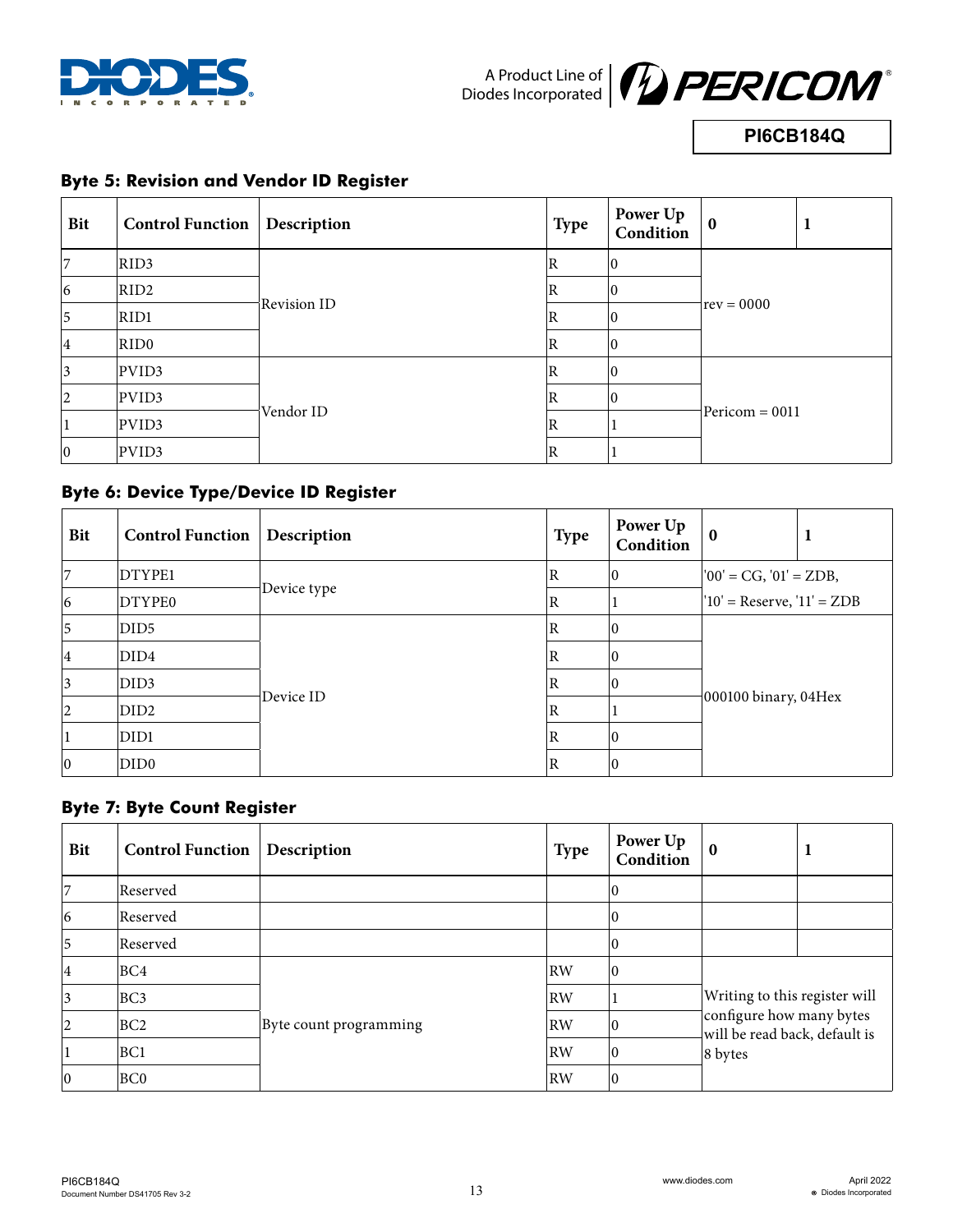



## **Plots**





#### **Figure 1. Low Power HCSL Test Circuit**



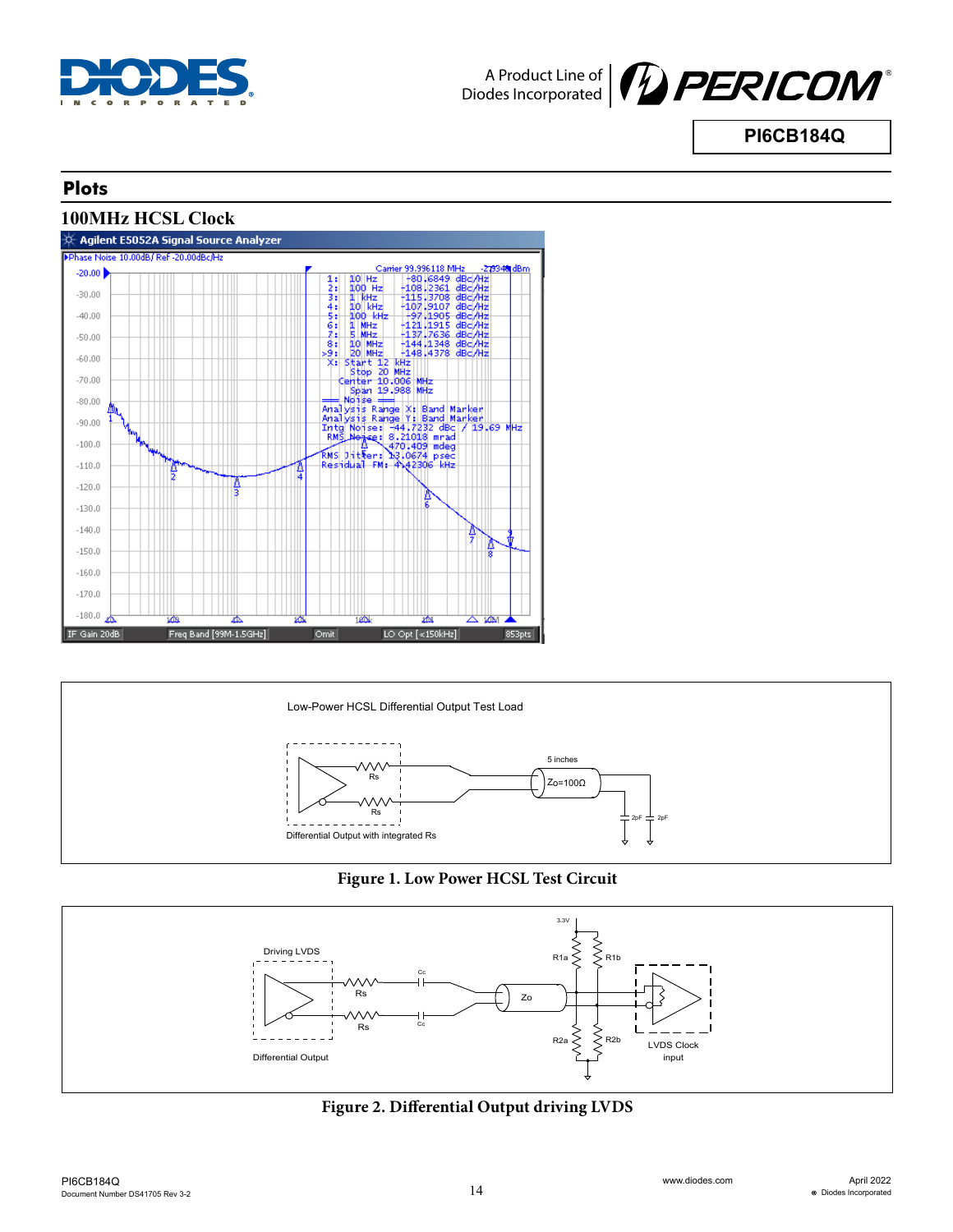



**PI6CB184Q**

## **Alternate Differential Output Terminations**

| Component           | Receiver with termination | Receiver without termination | Unit |
|---------------------|---------------------------|------------------------------|------|
| $R_{1a}$ , $R_{1b}$ | 10,000                    | 140                          | Ω    |
| $R_{2a}$ , $R_{2b}$ | 5,600                     | 75                           | Ω    |
| $ C_C$              | 0.1                       | 0.1                          | μF   |
| $ V_{CM} $          | 1.2                       | 1.2                          |      |





# **Part Marking**

| <b>PI6CB18</b>                       |  |
|--------------------------------------|--|
| 4Q2ZHQE<br>ZYYWWXX                   |  |
|                                      |  |
| Z: Die Rev<br>YY: Year               |  |
| WW: Workweek<br>1st X: Assembly Code |  |
| 2nd X: Fab Code                      |  |
|                                      |  |

#### **PI6CB184Q2 ZHQ Package PI6CB184Q1 ZHQ Package**

Top mark not available at this time. To obtain advance information regarding the top mark, please contact your local sales representative.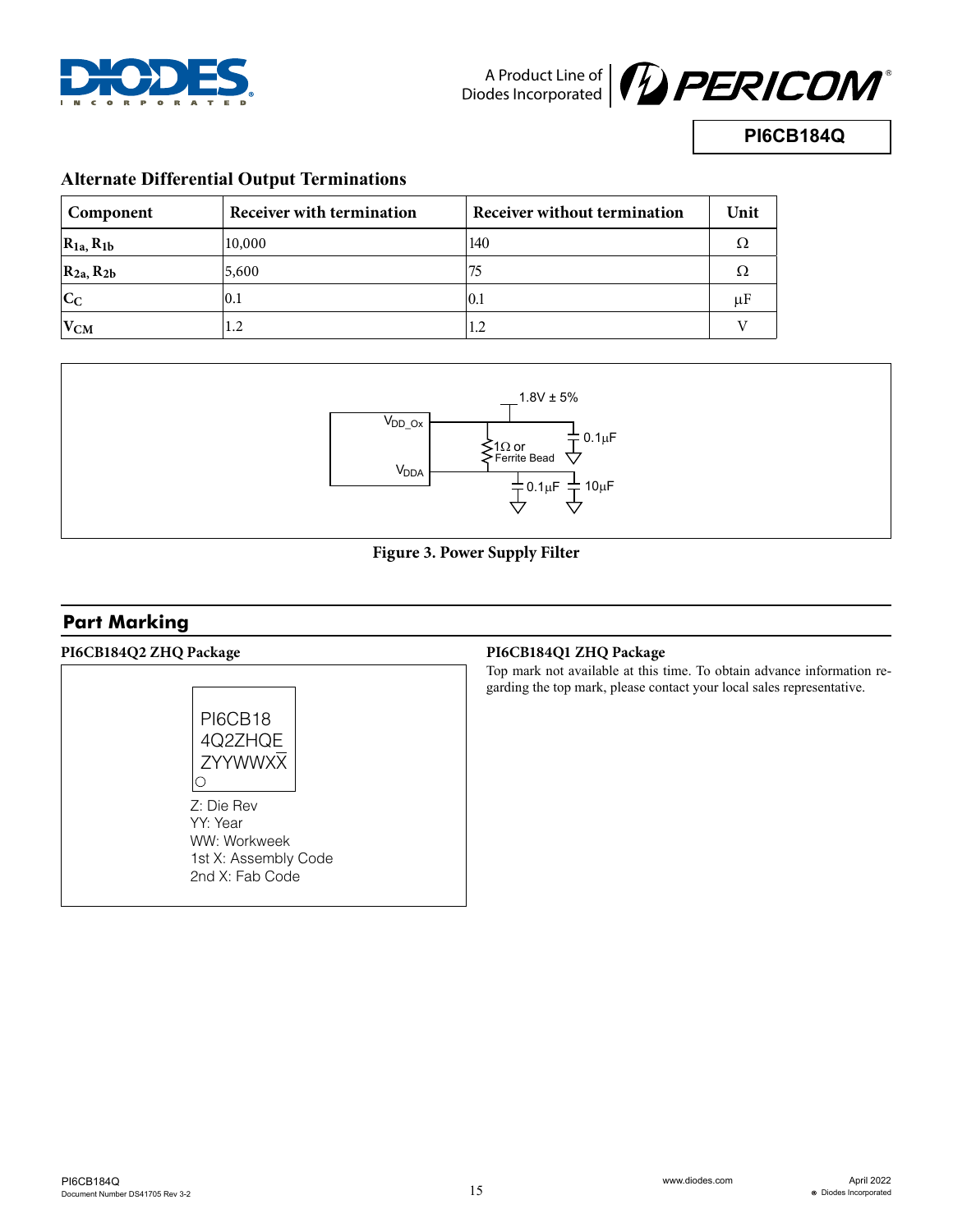



**PI6CB184Q**

## **Packaging Mechanical**





#### **For latest package info.**

please check: http://www.diodes.com/design/support/packaging/pericom-packaging/packaging-mechanicals-and-thermal-characteristics/

# **Ordering Information**

| <b>Ordering Code</b> |     | Package Code   Package Description | <b>Operating Temperature</b> |
|----------------------|-----|------------------------------------|------------------------------|
| PI6CB184O2ZHOEX      | ZHO | 32-contact, TQFN 5×5mm (SWP)       | -40 to $105^{\circ}$ C       |
| PI6CB184O1ZHOEX      | ZHO | 32-contact, TQFN 5×5mm (SWP)       | -40 to $125^{\circ}$ C       |

**Notes:**

1. No purposely added lead. Fully EU Directive 2002/95/EC (RoHS), 2011/65/EU (RoHS 2) & 2015/863/EU (RoHS 3) compliant.

2. See https://www.diodes.com/quality/lead-free/ for more information about Diodes Incorporated's definitions of Halogen- and Antimony-free, "Green" and Lead-free. 3. Halogen- and Antimony-free "Green" products are defined as those which contain <900ppm bromine, <900ppm chlorine (<1500ppm total Br + Cl) and <1000ppm

- antimony compounds.
- 4. Q = Automotive Compliant
- 5. 1 and  $2 =$  AEC-Q100 Grade Level
- 6.  $E = Pb$ -free and Green
- 7. X suffix = Tape/Reel